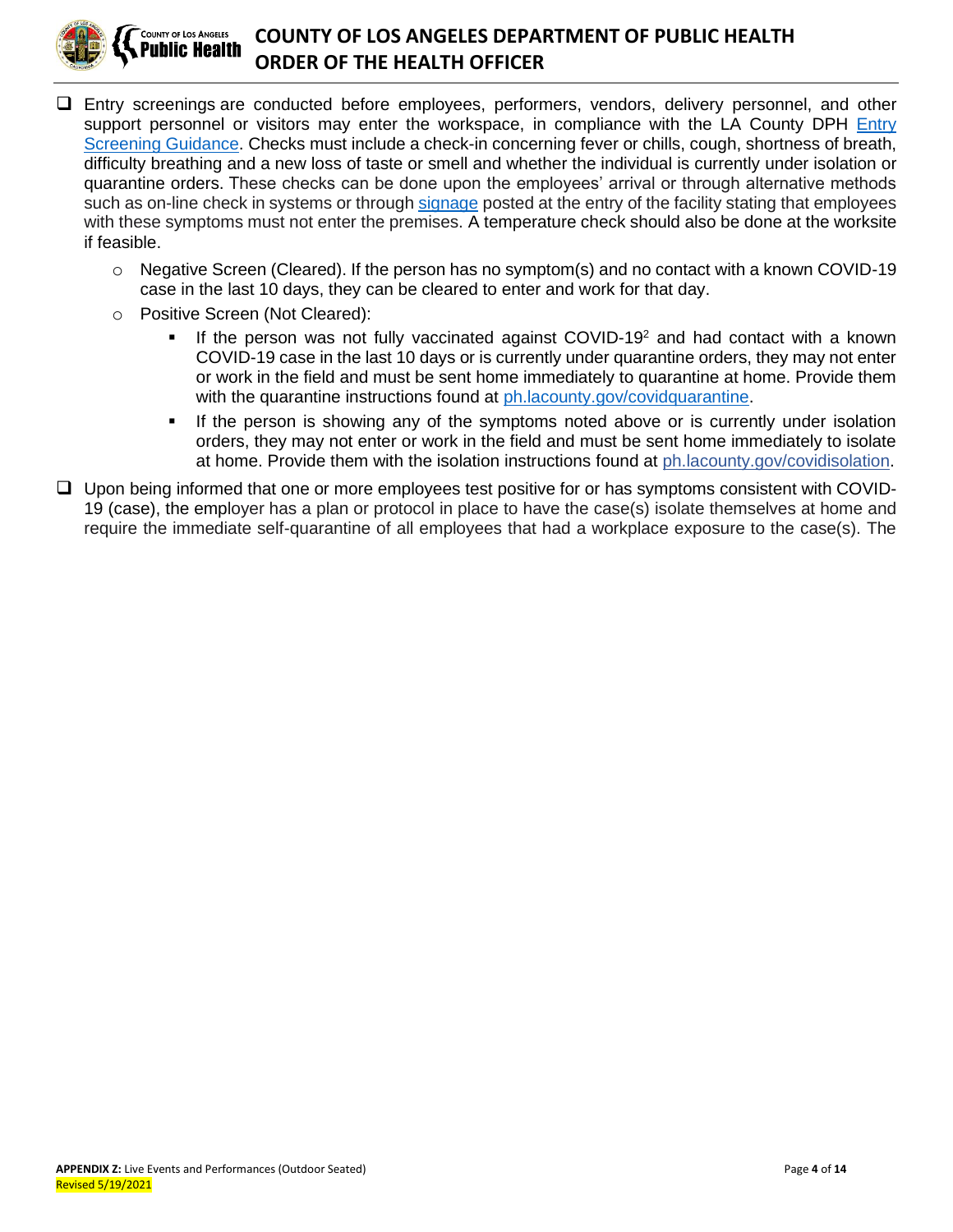

#### of person vaccinated and confirms that the person is fully vaccinated for COVID-19).

- ❑ Athletes are subject to the following face mask requirements:
	- o Professional athletes and team staff who derive a living from competing in a sport or compete in a sport as representatives of the United States (e.g., the Olympic and Paralympic Games) and who are subject to a labor/management agreement between their union representatives and the relevant professional governing association are subject to the applicable face mask requirements of those agreements.
	- $\circ$  Collegiate athletes are subject to the specific masking requirements of the Institute of Nigher Education Guidance.
	- $\circ$  All other athletes who are not subject to a labor/management agreement, including professional, semi-professional, and recreational athletes, must follow the specific masking requirements in the LA County DPH Protocol for Youth and Adult Recreational Sports Leagues.
- $\Box$  Performers and workers in the performance sector who cannot feasibly perform  $\Box$  with a face mask are not required to wear a face mask during the time period in which such tasks are actually being performed on the condition that: (1) the unmasked performer or worker is at least six feet away from all other persons, or at least 12 feet away from others if the performer is singing or playing a  $\Box$  or  $\Box$  brass instrument; or (2) all unmasked performers or workers and any workers who come into contact with those people are routinely tested at least twice weekly for COVID-19 (PCR or antigen are permose ble diagnosis tests for routine testing of performers and workers). pro[f](http://publichealth.lacounty.gov/media/Coronavirus/docs/protocols/Reopening_SportsLeagues.pdf)essional governing association are subje[ct](https://files.covid19.ca.gov/pdf/guidance-higher-education--en.pdf) to the applicable lace mask requirements of the protession and a subject to the specific masking requirements of the <u>Institution</u><br>
Collegiate at the second of the specific ma
	- o Please Note: Screening testing is not recommended for:
		- **Persons who are fully vaccinated against.**  $\bullet$  VID-19 and are asymptomatic.
- ❑ Persons who have recovered from laboratory confirmed COVID-19 within the past 90 days and are asymptomatic. To ensure that masks are worn consistently and correctly, employees are discouraged from eating or drinking except during their breaks when the are able to safely remove their masks and physically distance from others. At all times when **enting or linking**, employees must maintain at least a six-foot distance from others. When eating or drinking it is preferred to do so outdoors and away from others. Eating or drinking at a cubicle or workstation is preferred to eating in a breakroom if eating in a cubicle or workstation provides greater distance from and barriers between workers.
- $\Box$  Occupancy is reduced and space betwet in employees is maximized in any room or area used by employees for meals and/or breaks. This has been achieved by:
	- $\circ$  Posting a maximum of tupancy that is consistent with enabling a distance of at least six feet between individuals in rooms or a read used for breaks;
	- o Staggering breat or mealtimes to reduce occupancy in rooms or areas used for meals and breaks; and
	- o Placing tables **at least eight feet apart and assuring six feet between seats, removing or taping seats** to reduce occupancy, placing markings on floors to assure distancing, and arranging seating in a way that minimizes face-to-face contact. Use of partitions is encouraged to further prevent spread but should not be considered a substitute for reducing occupancy and maintaining physical distancing.
- □ Employees are instructed to wash, if applicable, or replace their face masks daily.
- □ Nothervoin that 3 or more cases are identified within the workplace within a span of 14 days the employer must report this cluster to the Department of Public Health at (888) 397-3993 or (213) 240-7821 or online at www.edcap.link/covidreport. If a cluster is identified at a worksite, the Department of Public Health will initiate a cluster response which includes providing infection control guidance and recommendations, technical support and site-specific control measures. A public health case manager will be assigned to the cluster investigation to help guide the facility response.
- $\Box$  Any workstations within the facility are separated by at least six feet.
- ❑ The number of people in any room in the facility (e.g., restrooms, meeting rooms, cafeterias, gyms, etc.) is limited at any given time, such that all people in the room can easily maintain at least a 6-foot distance from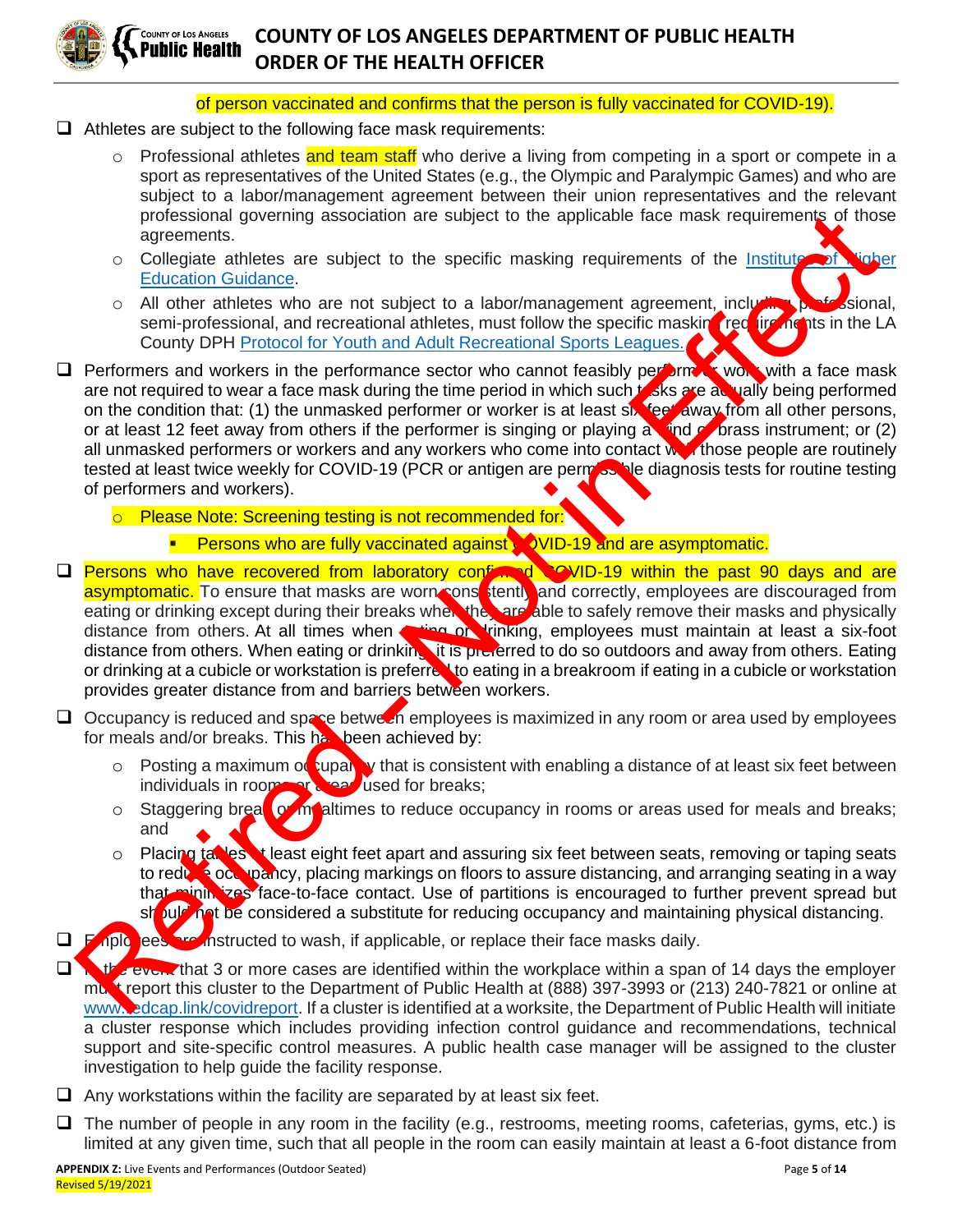

one another at all practicable times or an 8-foot distance if they are engaging in physical activity.

- ❑ All venues that are open for Outdoor Seated Live Events and Performances with spectators must implement a COVID-19 testing program that provides weekly, optional testing of all workers who may come in contact with others.
	- $\circ$  PCR or antigen are permissible diagnosis tests for employees where the interval between the tests is no greater than 7 days. For employees returning to work where the interval between a prior test has been greater than 7 days after receiving a prior test, only a PCR test is permissible.
	- o Any performers, players and employees participating in routine weekly testing are not counted to ward any occupancy capacity limit. All performers, players and employees not participating in a poutine weekly testing program shall count toward any occupancy limit.
	- o Where capacity limits exist, fully vaccinated workers who are working onsite fo not count toward any occupancy capacity limit.
	- o Please Note: Screening testing is not recommended for:
		- **EXECUTE: Persons who fully vaccinated against COVID-19 and are asymptomative**
		- **•** Persons who have recovered from laboratory confirmed COVID-19 within the past 90 days and are asymptomatic.
- □ All rooms that are regularly used by employees during the coursest the workday (e.g., meeting rooms, restrooms and other common areas) are disinfected at the frequency described below, but no less than once per day during operating hours, on the following schedule:
	- $\circ$  Meeting rooms
	- o Restrooms \_\_\_\_\_\_\_\_\_\_\_\_\_\_\_\_\_\_\_\_\_\_\_\_\_\_\_\_\_\_\_\_\_\_\_\_\_\_\_\_\_\_\_\_\_\_\_\_\_\_\_\_\_\_\_\_\_\_\_\_\_
	- o Other \_\_\_\_\_\_\_\_\_\_\_\_\_\_\_\_\_\_\_\_\_\_\_\_\_\_\_\_\_\_\_\_\_\_\_\_\_\_\_\_\_\_\_\_\_\_\_\_\_\_\_\_\_\_\_\_\_\_\_\_\_
- $\Box$  Disinfectant and related supplies are available to employee at the following location(s):
- $\Box$  Hand sanitizer effective against COVID-19 is a silable to all employees at the following location(s):

\_\_\_\_\_\_\_\_\_\_\_\_\_\_\_\_\_\_\_\_\_\_\_\_\_\_\_\_\_\_\_\_\_\_\_\_\_\_\_\_\_\_\_\_\_\_\_\_\_\_\_\_\_\_\_\_\_\_\_\_\_\_\_\_\_\_\_\_\_\_\_\_\_\_\_\_\_\_\_\_\_

 $\blacktriangle$  , and the contribution of the contribution of the contribution of the contribution of the contribution of the contribution of the contribution of the contribution of the contribution of the contribution of the contr

- □ Employees are allowed frequent breaks to wash their hands.
- $\Box$  A copy of this protocol has been distributed to each employee.
- □ Each worker is assigned their wn Fquipment and defined work area to the extent possible. The need for sharing held items is minimized or eliminated.
- $\Box$  Personal items (e.g., wait the des, towels, uniforms, etc.) are not shared.
- □ For outdoor **operations**, there is a heat illness prevention plan and written procedures in both English and the language understood by the majority of the employees. The plan is available to employees at the worksite. Please see Cal/OSHA heat illness prevention page for resources, including FAQs, a webinar and a sample written plan. Elements of a heat illness prevention plan must include: is no greater than 7 days. For employees relucing to work where the interval between a prior to the interval between the interval between the interval and interval and interval and the coupling in the matter of the preform

\_\_\_\_\_\_\_\_\_\_\_\_\_\_\_\_\_\_\_\_\_\_\_\_\_\_\_\_\_\_\_\_\_\_\_\_\_\_\_\_\_\_\_\_\_\_\_\_\_\_\_\_\_\_\_\_\_\_\_\_\_\_\_\_\_\_\_\_\_\_\_\_\_\_\_\_\_\_\_\_\_

- Access to potable drinking water
- how ass to shade
	- Cool down breaks
- o Emergency procedures for heat illness cases
- o High heat procedures when the temperature exceeds 95 degrees
- o Monitoring employees who are acclimatizing during a heat wave
- o Training on heat illness prevention and symptoms
- ❑ Optional—Describe other measures: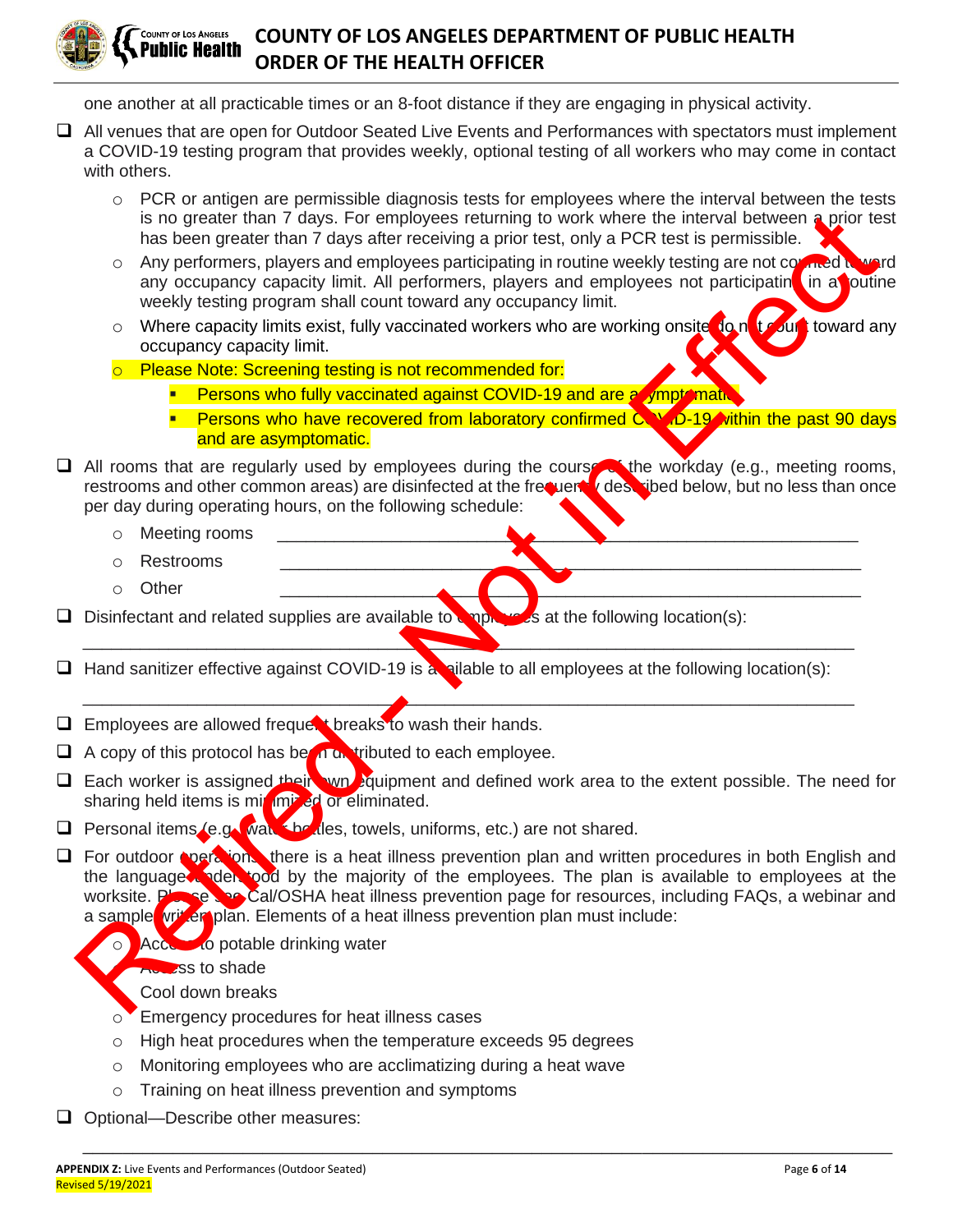

#### **B. MEASURES TO ENSURE PHYSICAL DISTANCING**

\_\_\_\_\_\_\_\_\_\_\_\_\_\_\_\_\_\_\_\_\_\_\_\_\_\_\_\_

- ❑ Attendance at Outdoor Seated Live Events in Yellow Tier is limited to a maximum 67% of total venue capacity as determined by applicable building or fire code. Visitors in suites count toward this capacity limit.
	- o Maximum number of attendees in sports facility during an Outdoor Seated Live Event is limited to:
- □ Audience groups must be limited to a total of 6 persons made up of a maximum of three household vnits.
- □ Assigned seating is required to permit physical distancing of at least 6 feet between people of diffu.ent households or audience groups.
- □ Suites must be limited to 25% occupancy with no more than 3 households physical<sup>t</sup>, dis an ed within each suite, or six people from the same household. Suites may be occupied at 100% as city only if all persons in the suite show the venue proof of full vaccination against COVID-19<sup>3</sup> and have an assigned seat in the suite.
- $\Box$  Customers that have attested to full vaccination against COVID-19 must show the venue the required verification, which is a photograph identification and proof of full vaccination, such as their vaccination card (which includes the name of person vaccinated, type of COVID-19 vaccination provided and date last dose administered) or a photo of their vaccination card as a separate document or a photo of the attendee's vaccine card stored on a phone or electronic device or documentation of full vaccination against COVID-19 from a healthcare provider (which includes name of person vackinated and confirms that the person is fully vaccinated against COVID-19), before permitted entry into the venue or stadium. Audience groups must be limited to a total of 6 persons made up of a maximum of three householders. This assigned seating is required to permit physical distancing of at least 6 feet between people of this couple form the
- □ All attendees must purchase tickets in advance. Game-day ticket sales are not permitted.
- □ Seat purchases may only be made in blocks of six of fewer seats with members of a single household or audience group, as defined by this protocol. Sears within surface may be purchased in different configurations in compliance with suite capacity limits. Venues must require those purchasing tickets to attest that their seat reservation will contain attendees from no more than the household or audience group.
- $\Box$  Tickets purchased for seats within a section reserved for fully vaccinated persons, may be purchased in blocks of more than six (6) seats. Purchasers must attest at the time of purchase that all persons within the purchaser's party who will attend the event are fully vaccinated against COVID-19. All persons seated in the fully vaccinated section must be prepared to show the venue their proof of full vaccination prior to entry.
- □ Tickets may only be purchase by California residents, except that out-of-state persons may purchase tickets for, visit or attend activities or wents in they are fully vaccinated, as described below. The venue must require those purchasing ticket to attest that they are a California resident and that all the members of the purchaser's party will be visitors. Information will be prominently placed on all communications, including the Reservation and Ticketing systems, to ensure guests are aware of Reservation and Ticketing **requirements**
- □ Fully vaccinated persons from out of state may purchase tickets for, visit or attend activities or events that are restricted in the late visitors. Fully vaccinated persons should consult the current County Travel Advisory and adhered a y applicable requirements and recommendations. Out of state purchasers must also attest the time of purchase that all persons within the purchaser's party who will attend the event are fully vaccinated against COVID-19. All persons with tickets for seats in the fully vaccinated section must be prepared to show the venue proof of full vaccination for each audience group member prior to entry.
- □ Ticketing offices must be protected with impermeable barriers, like Plexiglass. Instruct visitors where to queue to maintain a minimum of six feet of physical distance from others in the line.
- $\Box$  Audience seating locations must be fixed or marked, with readily identifiable signs to indicate by section, row, and seat (assigned seating). Assigned seats must clearly define space for individuals with appropriate space

<sup>&</sup>lt;sup>3</sup> People are considered fully vaccinated for COVID-19 at 2 weeks or more after they have received the second dose in a 2-does series (e.g. Pfizer-BioNTech or Moderna), or 2 weeks or more after they have received a single-dose vaccine (e.g., Johnson and Johnson [J&J]/Janssen).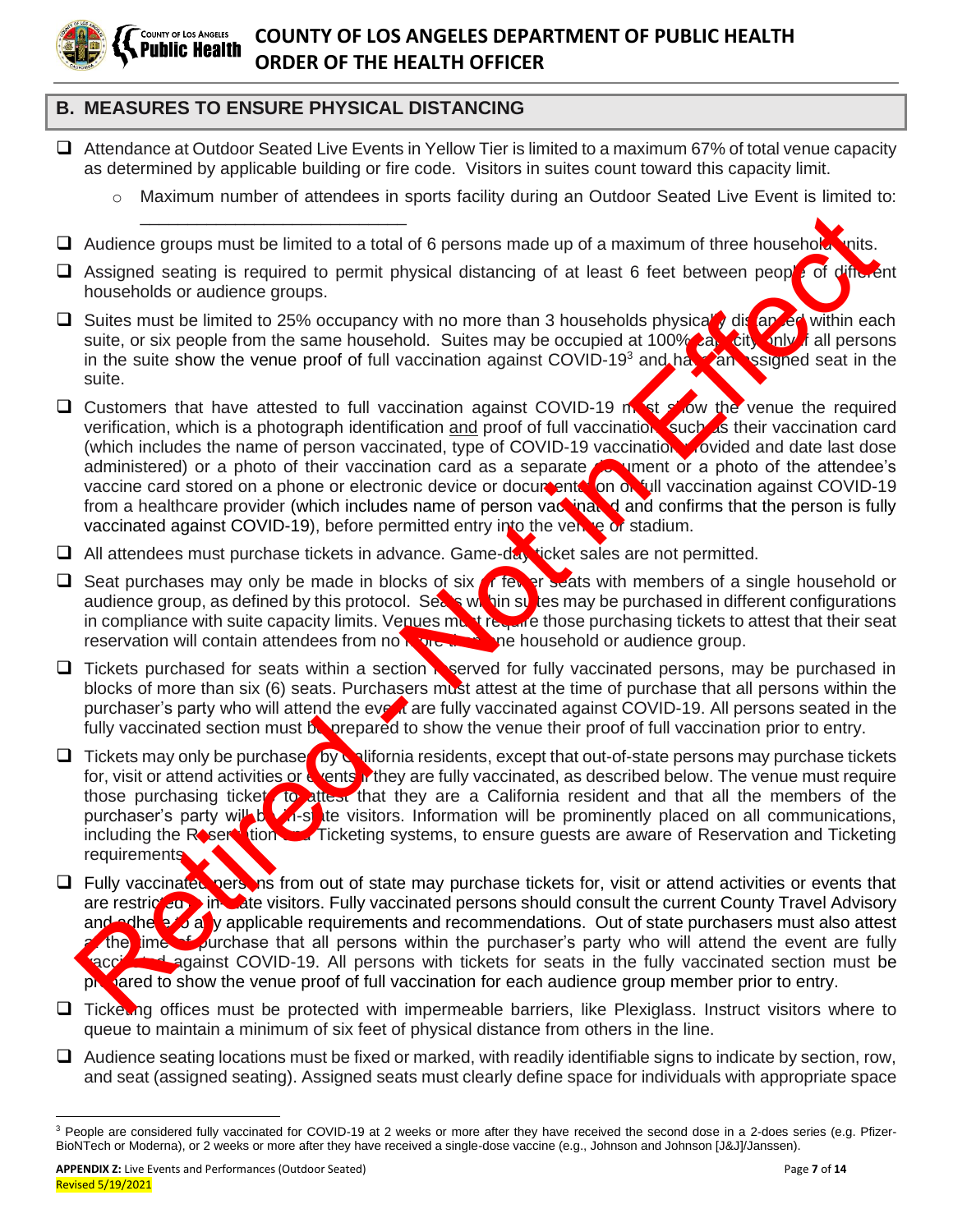

per person (no blanket reservations or group or standing room only areas), and non-permanent seating arrangements must not be altered by spectators.

- $\Box$  All audience or household groups of attendees must be spaced at least 6 feet from the nearest other audience or household group. Spacing between groups of attendees, who are not seated in a section reserved for only fully vaccinated persons, must enable concessions workers to easily approach a group to sell concessions without coming into close contact with other groups of attendees.
- ❑ Fully Vaccinated-Only Seating Sections:
	- $\circ$  Fully Vaccinated-only sections must be separate, distinct, and clearly marked from any other set of the venue that is set aside for the seating of tested or non-tested attendees.
	- o Individuals in the Fully Vaccinated-only sections do not have to be physically or tanced. Face coverings are required. Guests who are not fully vaccinated may not over  $\bullet$  remain in fully vaccinated-only sections.
	- $\circ$  Fully Vaccinated-only sections may be seated at full (100%) capacity within that section only. Suites may also operate at 100% of suite capacity if all guests show proof of full accination against COVID-19. However, capacity for the venue must not exceed established limit
	- $\circ$  There must be at least 3 feet of distance between the Fully Vaccinate Loury sections and any other section in the venue.
	- $\circ$  For outdoor sporting events, spectators who are fully vaccin fed and masked may be seated in seats that are closer than 12 feet from the playing surface.
	- $\circ$  Children (> 2 years of age) who are not eligible to be vaccinated may sit with their parent, guardian, or sponsor in the Fully Vaccinated-only sections they are tested. Children younger than 2 do not need to be tested and may also sit with their parent, quardian, or sponsor in the Fully Vaccinatedonly section. Children sitting with the parent, guardian or sponsor in a Fully Vaccinated-only section are considered for purposes of social distancing to  $\mathbf b$  e fully vaccinated.
- □ Attendees must be reminded to stay in the seats except for visits to the restroom, to pick up concessions at a concession stand or at a designated pick-up area, to visit a retail outlet located within the venue or eat at a designated outdoor dining area. Event starf are available in the concourse to remind attendees not to congregate or to loiter in the concourse area of the venue.
- ❑ Attendees who purchase food and beverages from concession stands are reminded to not open prepackaged or sealed food or be vage containers prior to returning to their seats or to being seated in a designated dining area.
- $\square$  The facility operator must strictly and continuously meter entry and exit of customers at all entrances in order to track occupancy to ensure compliance with capacity limits. Operators that are insufficiently or not metering or appear to be over capacity, may, at the discretion of the public health inspector, be temporarily closed until these issues are rectified as determined by the onsite health inspector. Where possible, provide a single, clearly designated antrance and separate exits to help maintain distancing. What are downly accounted to the groups of authorities.<br>
Fully Vaccinated Only Sections:<br>
Every Vaccinated Only Sections:<br>
C Fully Vaccinated chot is easied for the sealing of Lesical or non-tested altendees.<br>
C Informatio
- □ Be prepared to que customers outside while still maintaining physical distance, including the use of visual cues. If necessary, an employee (or employees if there is more than one entrance) wearing a face mask may be posted rear the door but at least 6 feet from the nearest customers to track occupancy and to direct ustor lers to line up six feet apart outside the entrance if the establishment has reached its occupancy limit *v* ull their reservation time.
- □ Separate routes are designated throughout the facility for entry and exit, activity areas, seating areas, and employee work areas to help maintain physical distancing and lessen the instances of people closely passing each other. One-way directional hallways and passageways for foot traffic have been designated if feasible.
- □ Ushers must be available during breaks and intermissions to ensure orderly entry and exit from and into venue areas. Ushers should be used to preserve appropriate space in queueing areas and help understand where lines begin as additional space may make it difficult to see where to stand.
- $\Box$  Facility flow must be designed in a way that provides operators the ability to control fully the flow, ingress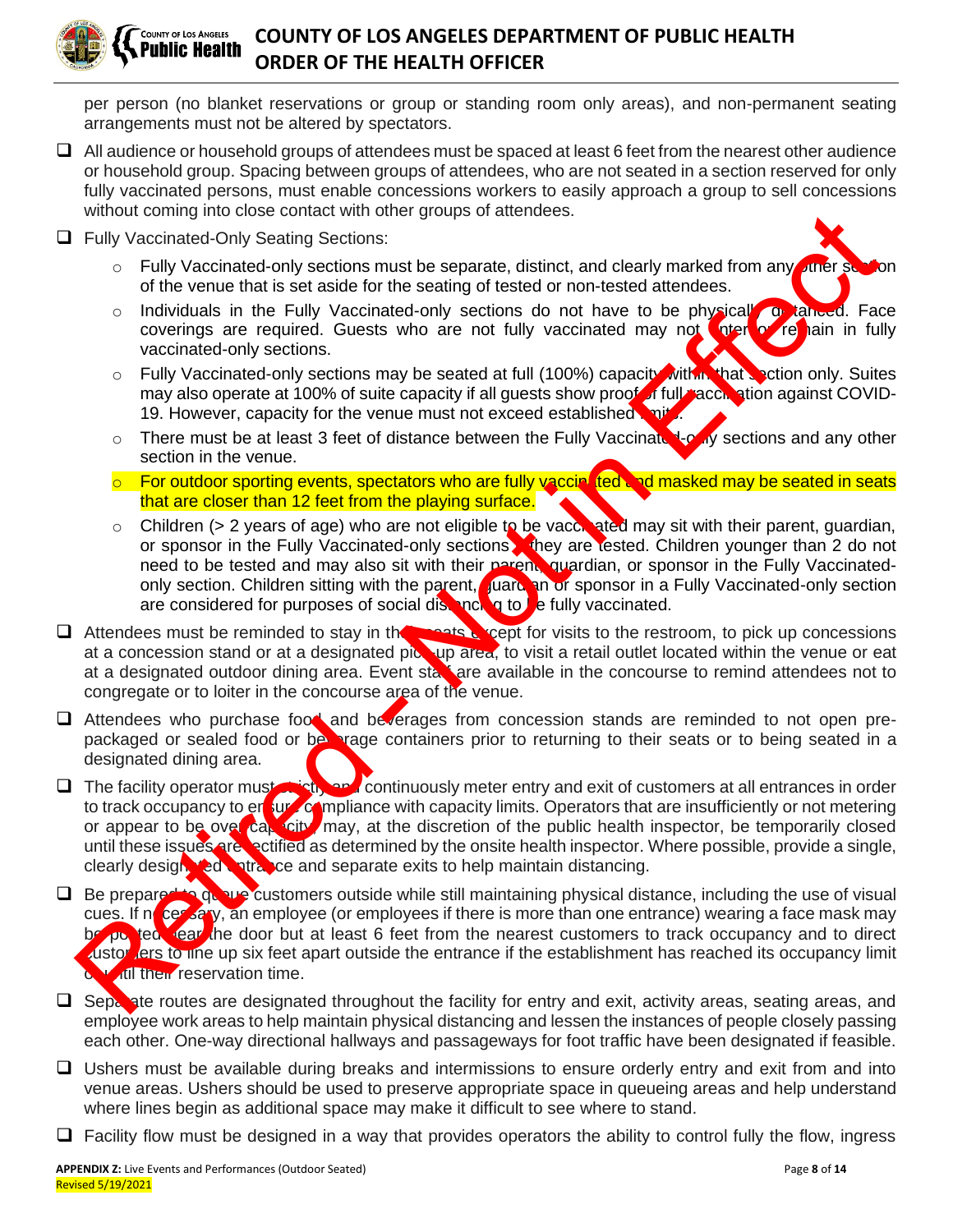

#### **COUNTY OF LOS ANGELES COUNTY OF LOS ANGELES DEPARTMENT OF PUBLIC HEALTH** Public Health **ORDER OF THE HEALTH OFFICER**

and egress of all visitors and to separate players, performers, artists and employees from the general public. Special attention must be paid to plans to ensure that visitors are able to exit the event in a staggered fashion, including ensuring that venue ushers are available in all areas of the venue to encourage guests to keep moving, to prevent congregating and to manage bottlenecks and crowding.

### **C. MEASURES FOR INFECTION CONTROL**

- □ The HVAC system is in good, working order; to the maximum extent possible, ventilation has been increased. Effective ventilation is one of the most important ways to control small aerosol transmission. Consider installing portable high-efficiency air cleaners, upgrading the building's air filters to the highest efficiency possible, opening windows and doors, and making other modifications to increase the quantity of outside air and ventilation in offices and other spaces. See California Department of Public Health Interim Guidance for Ventilation, Filtration and Air Quality in Indoor Environments for detailed information.
	- $\circ$  Please Note: Ventilation and other indoor air quality improvement are an addition to, and not a replacement for, mandatory protections including wearing face dasks (except in certain high-risk environments that require using proper respiratory protection), maintaining at east six feet of distance between people, washing hands frequently, and limiting activities that bring together people from different households.
- □ Venue operators must allow for at least 2 hours between events or performances to prevent mixing across attendees.
- ❑ Visitors arriving at the establishment are reminded to wear a face mask at all times (except while eating or drinking, if applicable) while in the establishment or on the grounds of the establishment. This applies to all adults and to children 2 years of age and older. Individuals who have been instructed not to wear a face mask by their medical provider must wear a face shield with a drape along the bottom edge, to be in compliance with State directives, if their condition allows it. Masks with one-way vents on the front must not<br>be worn. To support the safety of your employees and other visitors, a face mask should be made available  $\sim$  and other visitors, a face mask should be made available to visitors who arrive without them. MEASURES FOR INFECTION CONTROL<br>
The thyliodographics in good, working order to the maximum extent possible, ventilation has boost<br>
Televide ventilation is one of the most limpotative ways to control small are osol transmis
- □ Entry screening is conducted before visitors may enter the facility. (See County Entry Screening guidance.) Checks must include a check-in concerning cough, shortness of breath, difficulty breathing and fever or chills and whether the individual is currently under isolation or quarantine orders. These checks can be done in person or through alternative methods such as on-line check in systems or through signage posted at the entrance to the facility stating hat  $v$  itors with these symptoms should not enter the premises.
	- o Negative Screen **(Cleared).** If the person has no symptom(s) and no contact with a known COVID-19 case in the last  $\bigcirc$  days, they can be cleared to enter for that day.
	- o Positive Screen (Not Cleared):
		- If the person has had contact with a known COVID-19 case in the last 10 days or is currently  $\sqrt{q}$  der quarantine orders, they may not enter and must be sent home immediately to  $q_{\rm bc}$  is at home. Provide them with the quarantine instructions found at ph. lacounty.gov/ vidquarantine.

the person is showing any of the symptoms noted above or is currently under isolation orders, they may not enter and must be sent home immediately to isolate at home. Provide them with the isolation instructions found at ph.lacounty.gov/covidisolation.

- ❑ Employees checking bags should modify activities to minimize directly touching guest items. This could include using styluses or other instruments to search bags, asking guests to open and move contents, etc. Where practices might cause direct contact with patrons or their items, employees should immediately sanitize hands or wear disposable gloves. Consider implementing a clear bag or no bag policy to avoid workers needing to touch attendees' personal items.
- ❑ If feasible, utilize a walk-through metal detector rather than hand wand metal detectors to allow employees to maintain at least six feet of physical distance from attendees.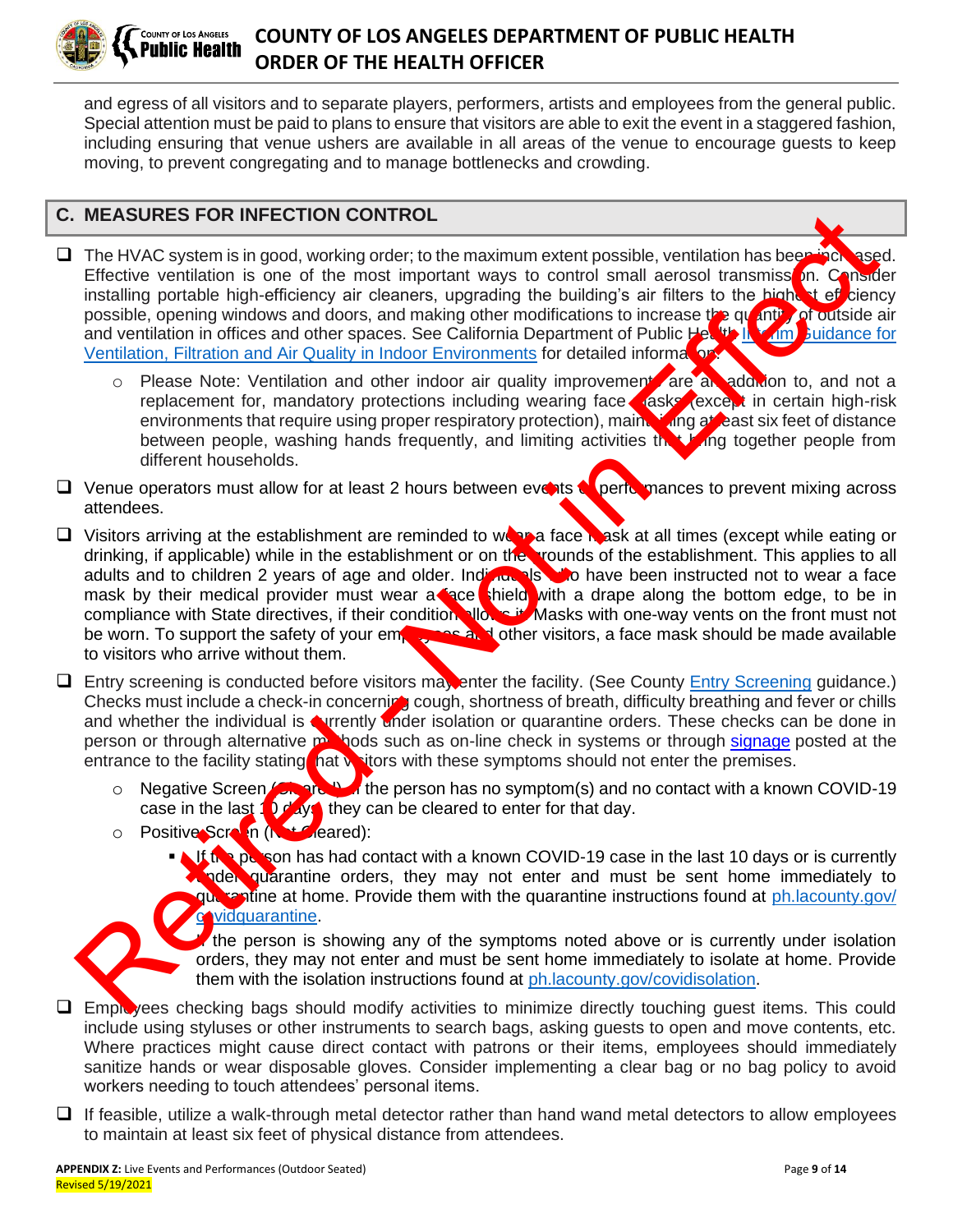

#### COUNTY OF LOS ANGELES **COUNTY OF LOS ANGELES DEPARTMENT OF PUBLIC HEALTH** Public Health **ORDER OF THE HEALTH OFFICER**

- ❑ Ticketing offices must be protected with impermeable barriers, like Plexiglas.
- ❑ Use touchless ticket scanners whenever possible. Ask attendees to scan tickets themselves rather than passing digital electronic devices or paper tickets back and forth between workers and patrons. Hard, scannable tickets may be used by attendees who are unable to use electronic tickets.
- □ Discontinue coat check and other amenities that require workers to unnecessarily touch guest items and increase the risk of contact of contaminated items from different households.
- □ Discourage attendees from engaging in yelling, singing, chanting, booing, use of noisemakers that require the exhalation of air (e.g., vuvuzelas), and other similar practices that any increase the *difference* of transmission from contaminated exhaled droplets and aerosols.
- □ Common areas and frequently touched objects (e.g., tables, doorknobs or handles, **(ght switches)** are disinfected at least once per day during business hours using EPA approved disinfected and and ollowing the manufacturer's instructions for use.
- □ Hand sanitizer, tissues and trash cans are available to employees and visitors at **or** near the entrances to the facility.

#### **D. CONSIDERATIONS FOR ON-AIR TALENT**

- □ During live sporting events, on-air talent, including pre-game reporters, play-by-play announcers, sideline reporters and others who appear on-camera before, during or a tericulive broadcast of a game may remove their face masks during times when they are on-air, provided the they are at least 6 feet from any other individual while they are on-air. At all other times, they must wear an appropriate face mask.
- □ If possible, on-air talent should broadcast in an outdoor spokes air setting. On-air talent that is broadcasting from an indoor booth setting must be positioned at I ast 6 eet from others in the booth, and if the booth is occupied by more than one on-air announcer,  $w \circ a \circ n'$  fully vaccinated, there must be barriers set up between them.
- $\Box$  Those who conduct interviews with players,  $\alpha$  ches or others (e.g., sideline reporters) must keep their face masks on at all times during interviews.

## **E. CONSIDERATIONS FOR VENUE SUPPORT OPERATIONS: SOUND, LIGHTING, ETC.**

- □ Consider options to limit the number of staff needed for back-of-house production departments and/or identify ways they can complete tasis separately from each other. For example, where feasible, the lighting department should be allowed to work alone on set until the lighting is complete before other departments undertake their tasks. increase the island of a contact of contact of contact of contact of contact of contact of contact of contact of contact of contact of contact of contact of contact of contact of contact of contact of contact of contact of
- $\Box$  Evaluate the increased risk from standard working processes involving close contact (heavy lifting, working in confined space such as scissor lifts, lighting grids, moving large lamps, textile tying, etc.) and modify those work processes, where possible, and ensure workers have access to the proper protective equipment.
- $\Box$  Touchable surfaces are cleaned at least once daily or as often as determined is necessary including but not limited to working surfaces, tools, handles and latches, and controls on stationary and mobile equipment  $\cdot$ cluding surface in the cabs of all vehicles.
- □ Revsable PPE (such as face shields) and employer-owned and controlled equipment, such as hard hats, is sant ized at the end of each shift.
- ❑ Choke points and high-risk areas where workers must stand together, such as hallways, hoists, and elevators, have been identified and signage is posted to remind workers to take precautions while moving through these areas.
- $\Box$  Use of shared production items has been limited to a single worker or a function team (e.g., sound equipment should be handled by a designated person or team). All items are cleaned once daily.
- ❑ All communication technology is disinfected before and after each use and tools are labeled with the name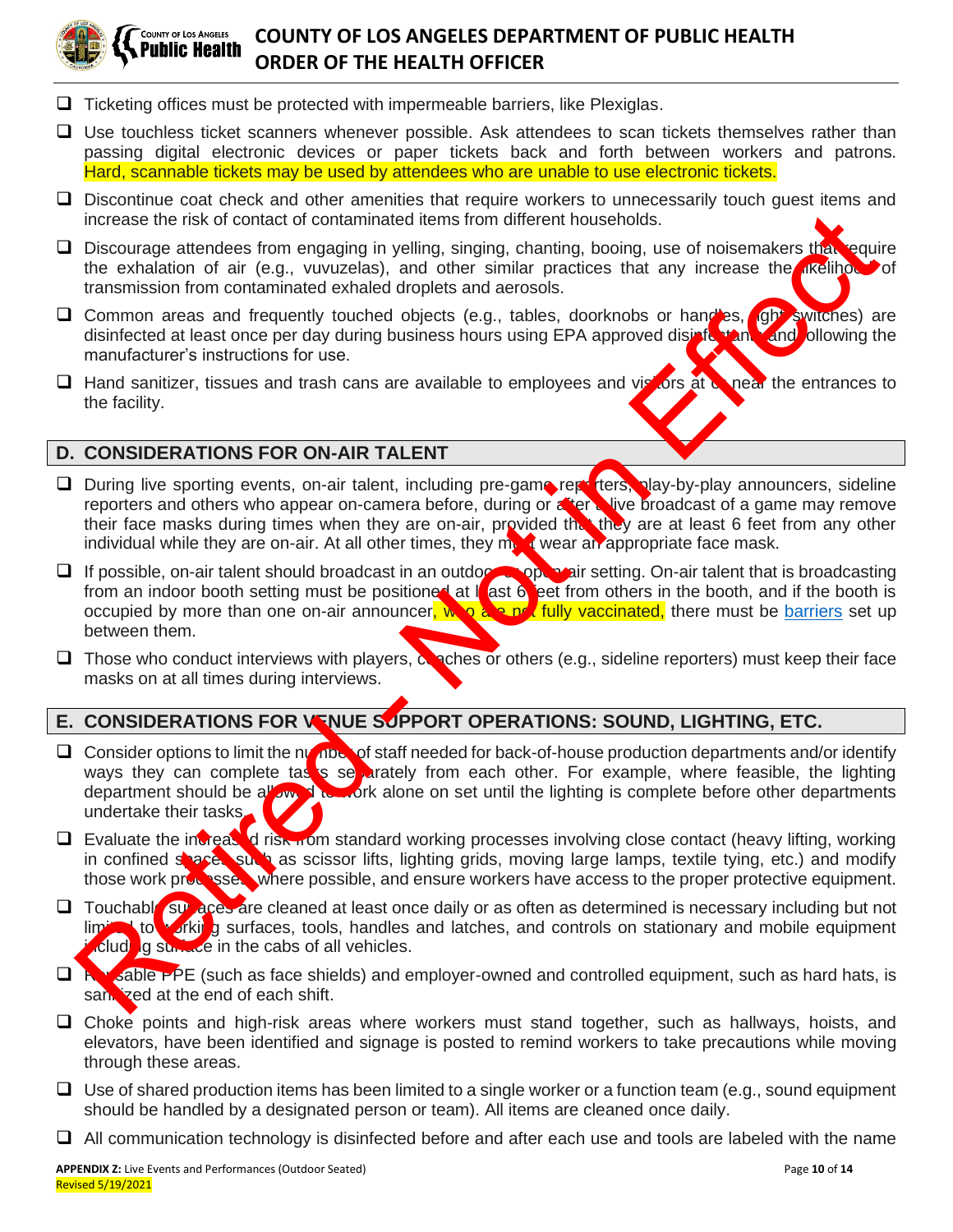

of each user to avoid inadvertent sharing of tools.

❑ Workers who handle keys, open car doors or touch others' items are allowed additional time to wash hands and/or use hand sanitizer.

#### **F. CONSIDERATIONS FOR PERFORMERS, MUSICAL PERFORMERS AND REHEARSALS**

- ❑ For Performers:
	- $\circ$  Use precautions when performing in large groups or ensembles and evaluate the necessity of such activity on a case-by-case basis. Background players, stand-ins, and other non-essent al performers on set should not linger in crowded holding areas unnecessarily. Holding/offstage areas should be sufficiently large to ensure adequate spacing between performers, backstage workers, etc.
	- $\circ$  Performing groups should consider modifications to rehearsals where face was cannot be worn, that break physical distances, require performers to touch their own or others' faces, etc.
	- $\circ$  Use microphones for performances to the maximum extent feasible to that performers can limit voice projections, which cause more particles, aerosols, and droplets to be released and travel farther.
	- o Performers that are minors should be accompanied by a parent or guardian. Children should be given special instruction and guidance on the use of any provided prote tive equipment and safety protocols.
- ❑ For Musical Performers:
- $\circ$  Performers should empty water keys onto disposable or proof towels whenever possible and turn away from others when emptying to avoid fluid  $\epsilon$ , tamination. Musicians should discard their own used towels and wash their hands and/or use hand sanitizer after disposal. If musicians empty water keys onto non-disposable towels, the towels must be clean when brought to performance or practice, removed by the musician and placed into a sealed container away from others for laundering, and the musician must wash their hands and/or seriand sanitizer. For P[e](http://publichealth.lacounty.gov/media/coronavirus/docs/food/GuidanceUseofBarriers.pdf)rformers:<br>  $\frac{1}{2}$  Conseil and providing the lange groups or ensembles and evaluate the necession activity on a case-by-case basis. Background players, stand-line, and other non-essemble on set should not line in c
	- $\circ$  Perform instrument cleaning, including wiping down and blowing through, at home and away from others before and after practice.
	- $\circ$  Do not share instruments, if at all possible. Consider discontinuing assistance from musician assistants, such as page-turners or others that cannot maintain at least six feet of distance.
	- Increase distancing between people who sing or chant and others, or between brass/wind instrument performers and others to greater than 6 feet, when outdoors and not wearing face masks. Consider use of barriers to add  $\sqrt{\tau}$  then separation in these cases.
	- $\circ$  Wind instrument per ormers should use additional modifications as appropriate, such as devices to capture aeros  $\log$  to redirect air emitted from the instrument.
- ❑ For Rehearsals:
	- o Performances and/or practices where there is increased likelihood for transmission from lack of face mask use contaminated exhaled aerosols (such as singing, chanting, brass and woodwind playing, et<sup>t</sup>.) And Id rehearse outdoors, if possible. Performers must rehearse and perform with their small group to the greatest extent feasible.
	- When workers cannot wear face masks as part of their rehearsal (e.g., opera singers, woodwind musicians, etc.), operators must modify rehearsal activities, including maintaining strict small groups, implementing at least weekly testing of participants during rehearsal as well as performance season, limiting the amount of time and the number of workers without face masks, maintaining physical distance between those without face masks and others to at least six feet, installing impermeable barriers between people, ensuring proper ventilation, etc.
	- $\circ$  Use precautions when performing in large groups or ensembles. If a large group is required for the performance, minimize the time the full group is in proximity with each other (e.g., rehearsing in subgroups).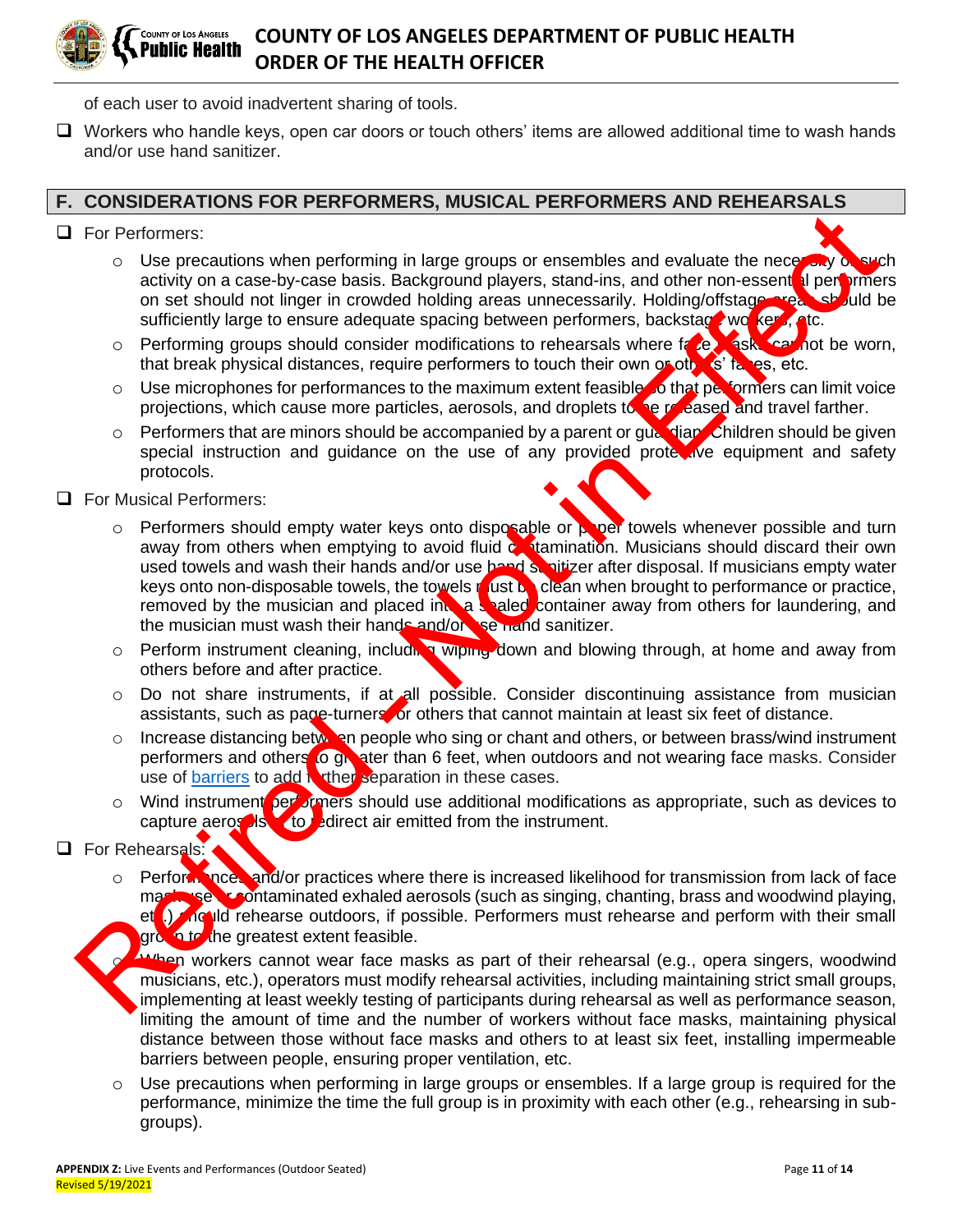

### **G. CONSIDERATIONS FOR COSTUME, WARDROBE, HAIR AND MAKE-UP**

- ❑ For Costume and Wardrobe:
	- $\circ$  Consider options that allow performers to arrive in their own wardrobe. Where feasible, encourage background performers to also wear their own clothes from home. Separate dressing areas to permit physical distancing if this is not possible.
	- $\circ$  Ensure costume dressing and quick-change proposal are staggered and supervised by wardrobe attendants.
	- o Each case member's costume and wardrobe supplies should be kept in separate, la peled plastic bags.
- ❑ For Hair and Makeup
	- o Hair and make-up crew members should refer to LA County DPH Protocol on Personal Care Services.
	- o Hair extensions and wigs should be thoroughly cleaned according to the manum sturer's directions after each use.
	- o Makeup application tools and supplies should be purchased persormer and used only on that individual. These supplies should be kept in individual cast bags.
	- o Mix foundation, powders, lipstick, and other makeup items on a disposable palette for each individual. Use disposable, single-use applicators for each person.
	- $\circ$  Performers should apply their own minor touch-ups, where possible, to avoid additional contact. Performers should also remove their own makeup to limit  $\alpha$  ptact at the end of the day.

#### **H. CONSIDERATIONS FOR CONSTRUCTION MILLS AND SET DESIGN**

- □ Construction mill and set design employees should refer to additional guidance on the Construction and Manufacturing industries.
- $\Box$  Consider whether the set design crew can operate separately from production, including fully dressing locations prior to performances without interaction with other workers.
- $\Box$  Develop stage layouts to limit the number of staff and performers on site and maximize the physical distance between performers.
- □ Additional cleaning and disint cinco practices should be developed for key props, furniture, or other set dressing which has repeated and regular exposure with employees. Where possible, limit the number of people who have contact with key pops. Const[i](http://www.publichealth.lacounty.gov/media/Coronavirus/traveladvisory.htm)tuting into the set design employees and the proposal are staggered and supervised by a constraints.<br>
For that and Makeup<br>
o Each case member's costume and wardrobe supplies should be kept in separate, it select<br>
or

## **I.** CONSIDERATIONS FOR EMPLOYEE TRAVEL

- □ Production should evaluate whether travel is essential and should limit the number of workers asked to travel. Check the current Los Angeles County Travel Advisory and CDPH Travel Advisory in effect. Review the CDC guidelines on article and encourage all traveling personnel to do the same.
- $\Box$  Develop a latelled process and plan for travel, which should include:

**E** amenting small travel groups.

Ensuring facilities in proximity of venues can support necessary lodging and dining demands and any potential medical needs.

- o Reviewing the local, state, and CDC Travel Recommendations by Country and avoiding all destinations, both domestic and international, where there is widespread ongoing transmission.
- o Follow relevant local or state guidance regarding self-quarantine upon return from areas of higher transmission.
- ❑ Consider lodging employees in apartments instead of hotel rooms where they might interact with other guests or hotel staff.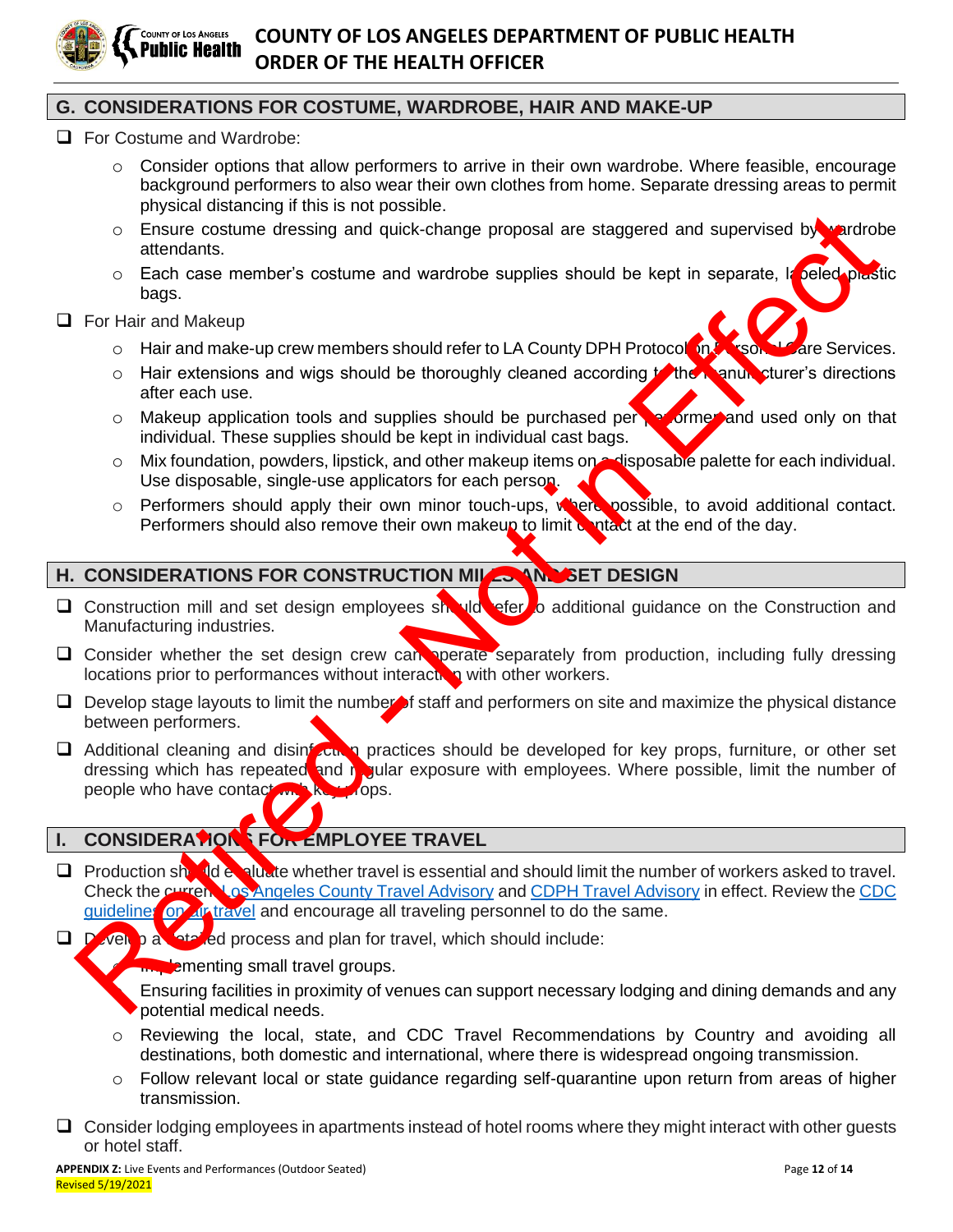

- ❑ Where possible, employees should drive separately in their own vehicles, unless part of the same traveling small groups.
- ❑ If a number of employees are in hotels, consider bus transport. If using shared vehicles, minimize the number per vehicle to support physical distancing, require passengers to wear face masks, and keep windows open to the extent possible.

#### **J. MEASURES THAT COMMUNICATE TO THE PUBLIC**

- □ A copy of this protocol, or if applicable, the facility's printed Los Angeles County COV<sub>I</sub>D-19 Sarety Compliance Certificate is posted at all entrances to the facility. For more information or to complete the COVID-19 Safety Compliance self-certification program, visit: http://publizineal.nlp.county.gov/eh/ covid19cert.htm. Facilities must keep a copy of the Protocols onsite at the facility for you will be request. MEASURES THAT COMMUNICATE TO THE PUBLIC<br>
A copy of this protocol, or if applicable, the facility's printed Los Angeles County COMETIS<br>
COVID-19 Stately Compliance selected at all contained to pro[fec](http://publichealth.lacounty.gov/eh/covid19cert.htm)t in the motivation in<br>
- □ Signage has been posted to provide clear guidance to the public about how to maintain in safety within the facility (e.g., maintaining physical distance, wear face mask, etc.). See the County DRH COVID-19 Guidance webpage: http://publichealth.lacounty.gov/media/Coronavirus/guidances.htm business for additional resources and examples of signage that can be used by businesses.
- □ Signage is posted throughout the facility to remind the public that eating, or dhe ting is prohibited anywhere in the facility except for when attendees are seated in assigned seating or designated dining areas.
- $\Box$  Signage is posted at each public entrance of the facility to inform all employees and visitors that they should: Avoid entering the facility if they have a cough or fever.
- □ Online outlets of the venue (online ticketing platforms, enue website, social media, etc.) provide clear information about hours, required use of face masks, policies in regard to purchasing tickets, and other relevant issues.

## **K. MEASURES THAT ENSURE EQUITABLE ACCESS TO CRITICAL SERVICES**

❑ Services that are critical to the customers/clients have been prioritized.

□ Transactions or services that can be oft red remotely have been moved on-line.

□ Measures are instituted to assure access to goods and services for customers who have mobility limitations and/or are at high risk in public spaces.

Any additional mea**gules not** included above should be listed on separate pages, which the **business should attach to this document.**

> **You may contact the following person with any questions or comments about this protocol:**

**Business Contact Name:** 

#### **Phone Number:**

**Date Last Revised:**